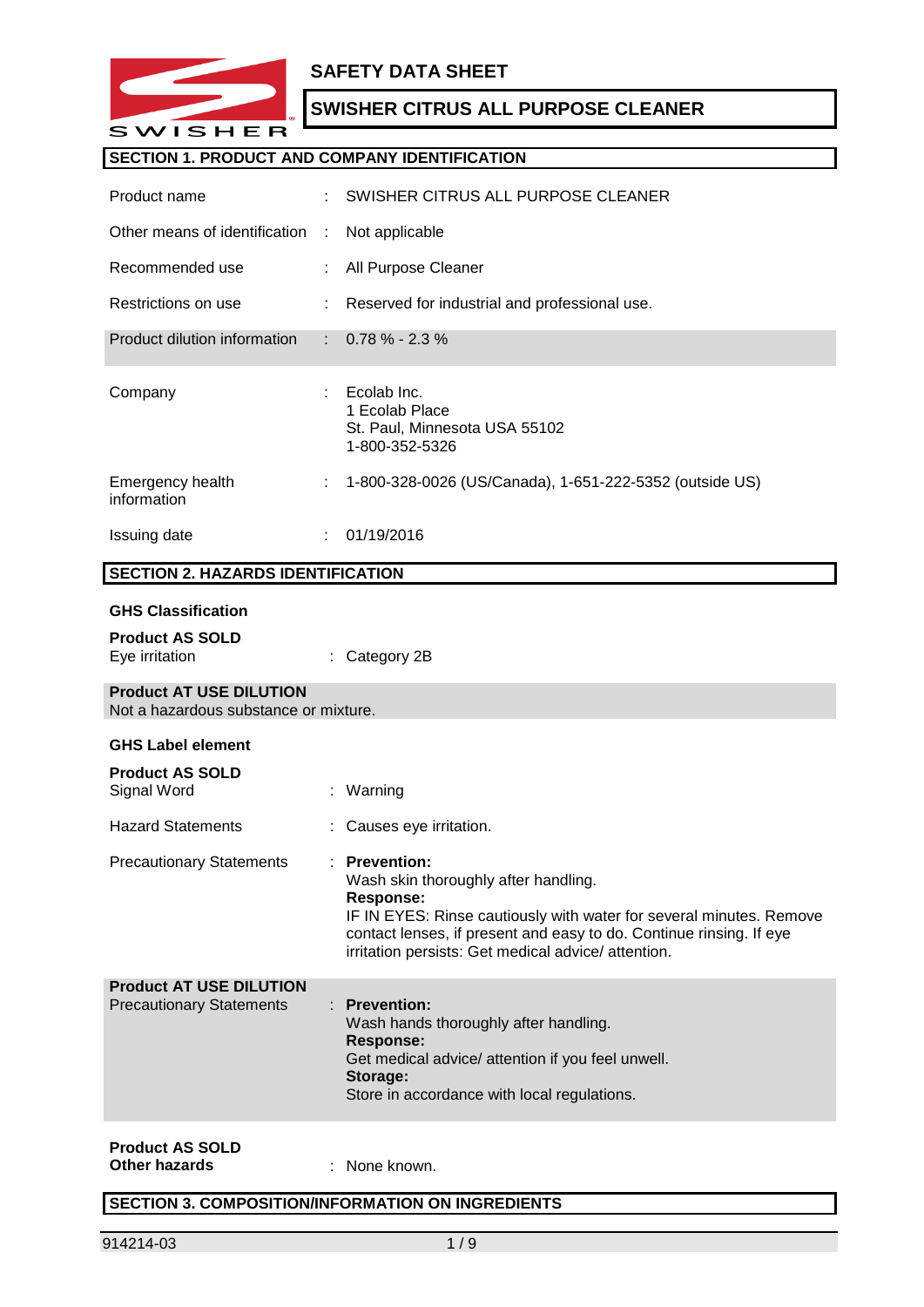### **Product AS SOLD**

Pure substance/mixture : Mixture

| <b>Chemical Name</b><br>poly(oxy-1,2-ethanediyl), .alpha.-undecyl-.omega.-<br>hydroxy- | CAS-No.<br>34398-01-1 | Concentration (%)<br>$1 - 5$ |
|----------------------------------------------------------------------------------------|-----------------------|------------------------------|
| alanine, n,n-bis(carboxymethyl)-, trisodium salt                                       | 164462-16-2           | $1 - 5$                      |
| Sodium Xylenesulfonate                                                                 | 1300-72-7             | $1 - 5$                      |
| Alkylamidopropylbetaines                                                               | 61789-40-0            | $1 - 5$                      |

### **Product AT USE DILUTION**

No hazardous ingredients

## **SECTION 4. FIRST AID MEASURES**

| : Rinse with plenty of water.                                                     |
|-----------------------------------------------------------------------------------|
| : Rinse with plenty of water.                                                     |
| : Rinse mouth. Get medical attention if symptoms occur.                           |
| : Get medical attention if symptoms occur.                                        |
| : No special precautions are necessary for first aid responders.                  |
| : Treat symptomatically.                                                          |
| : See Section 11 for more detailed information on health effects and<br>symptoms. |
| : Rinse with plenty of water.                                                     |
|                                                                                   |
| Rinse with plenty of water.                                                       |
| : Rinse mouth. Get medical attention if symptoms occur.                           |
| : Get medical attention if symptoms occur.                                        |
|                                                                                   |

### **SECTION 5. FIRE-FIGHTING MEASURES**

| <b>Product AS SOLD</b><br>Suitable extinguishing media | : Use extinguishing measures that are appropriate to local<br>circumstances and the surrounding environment. |
|--------------------------------------------------------|--------------------------------------------------------------------------------------------------------------|
| Unsuitable extinguishing<br>media                      | : None known.                                                                                                |
| Specific hazards during fire<br>fighting               | : Not flammable or combustible.                                                                              |
| Hazardous combustion<br>products                       | : Decomposition products may include the following materials:<br>Carbon oxides<br>Nitrogen oxides (NOx)      |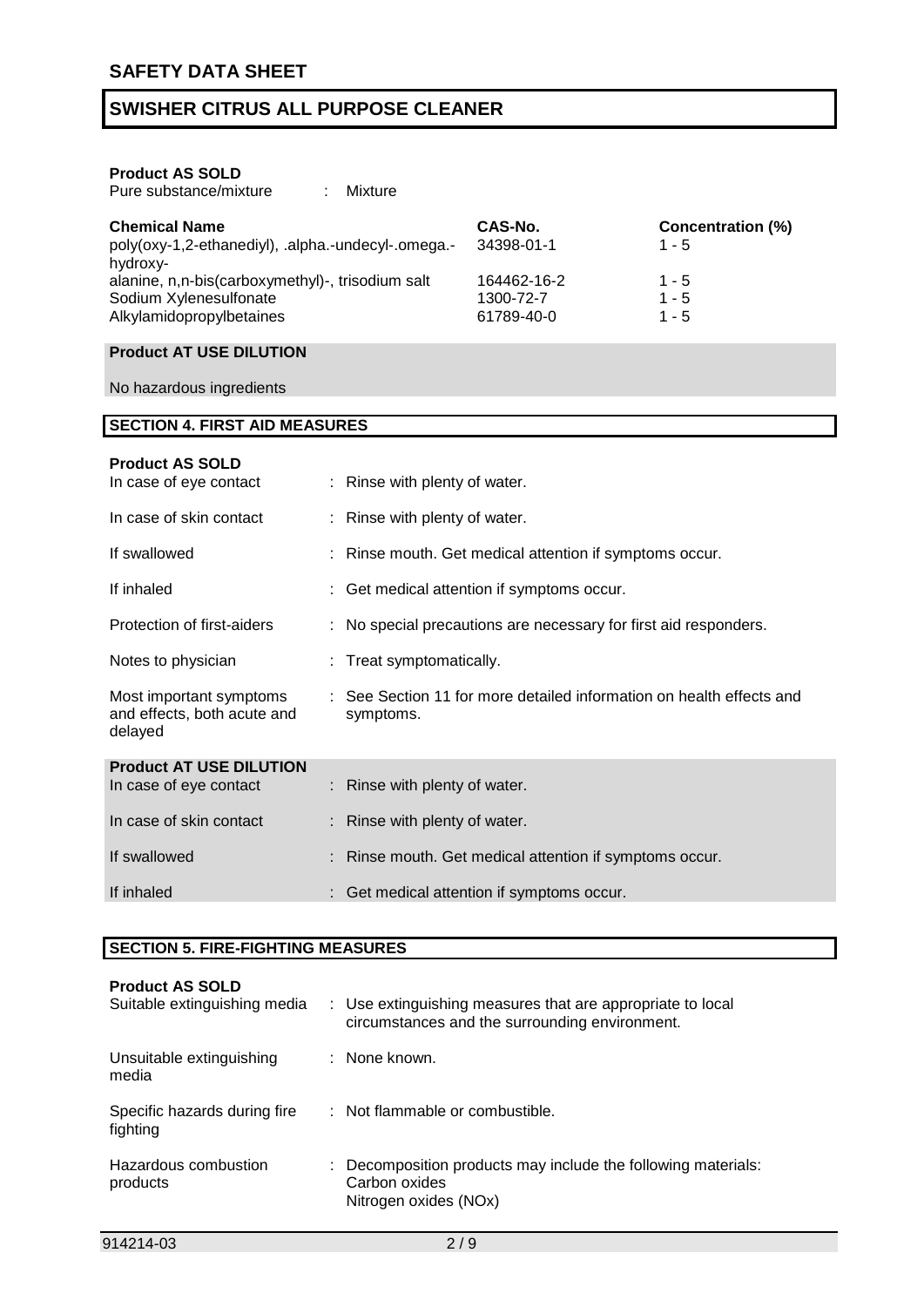|                                   | Sulfur oxides<br>Oxides of phosphorus                                                                                                                                                 |
|-----------------------------------|---------------------------------------------------------------------------------------------------------------------------------------------------------------------------------------|
| for fire-fighters                 | Special protective equipment : Use personal protective equipment.                                                                                                                     |
| Specific extinguishing<br>methods | : Fire residues and contaminated fire extinguishing water must be<br>disposed of in accordance with local regulations. In the event of fire<br>and/or explosion do not breathe fumes. |

### **SECTION 6. ACCIDENTAL RELEASE MEASURES**

| <b>Product AS SOLD</b><br>Personal precautions,<br>protective equipment and<br>emergency procedures         | : Refer to protective measures listed in sections 7 and 8.                                                                                                                                                                                                                                                                                                                                                                    |
|-------------------------------------------------------------------------------------------------------------|-------------------------------------------------------------------------------------------------------------------------------------------------------------------------------------------------------------------------------------------------------------------------------------------------------------------------------------------------------------------------------------------------------------------------------|
| <b>Environmental precautions</b>                                                                            | : Do not allow contact with soil, surface or ground water.                                                                                                                                                                                                                                                                                                                                                                    |
| Methods and materials for<br>containment and cleaning up                                                    | : Stop leak if safe to do so. Contain spillage, and then collect with non-<br>combustible absorbent material, (e.g. sand, earth, diatomaceous<br>earth, vermiculite) and place in container for disposal according to<br>local / national regulations (see section 13). Flush away traces with<br>water. For large spills, dike spilled material or otherwise contain<br>material to ensure runoff does not reach a waterway. |
| <b>Product AT USE DILUTION</b><br>Personal precautions,<br>protective equipment and<br>emergency procedures | : Refer to protective measures listed in sections 7 and 8.                                                                                                                                                                                                                                                                                                                                                                    |
| <b>Environmental precautions</b>                                                                            | : No special environmental precautions required.                                                                                                                                                                                                                                                                                                                                                                              |
| Methods and materials for<br>containment and cleaning up                                                    | : Stop leak if safe to do so. Contain spillage, and then collect with non-<br>combustible absorbent material, (e.g. sand, earth, diatomaceous<br>earth, vermiculite) and place in container for disposal according to<br>local / national regulations (see section 13). Flush away traces with<br>water. For large spills, dike spilled material or otherwise contain<br>material to ensure runoff does not reach a waterway. |

|  | <b>SECTION 7. HANDLING AND STORAGE</b> |  |
|--|----------------------------------------|--|
|  |                                        |  |

| <b>Product AS SOLD</b><br>Advice on safe handling         | : Wash hands thoroughly after handling.                                |
|-----------------------------------------------------------|------------------------------------------------------------------------|
| Conditions for safe storage                               | : Keep out of reach of children. Store in suitable labeled containers. |
| Storage temperature                                       | : $0^{\circ}$ C to 50 $^{\circ}$ C                                     |
| <b>Product AT USE DILUTION</b><br>Advice on safe handling | : Wash hands after handling. For personal protection see section 8.    |
| Conditions for safe storage                               | : Keep out of reach of children. Store in suitable labeled containers. |

## **SECTION 8. EXPOSURE CONTROLS/PERSONAL PROTECTION**

#### **Product AS SOLD Ingredients with workplace control parameters**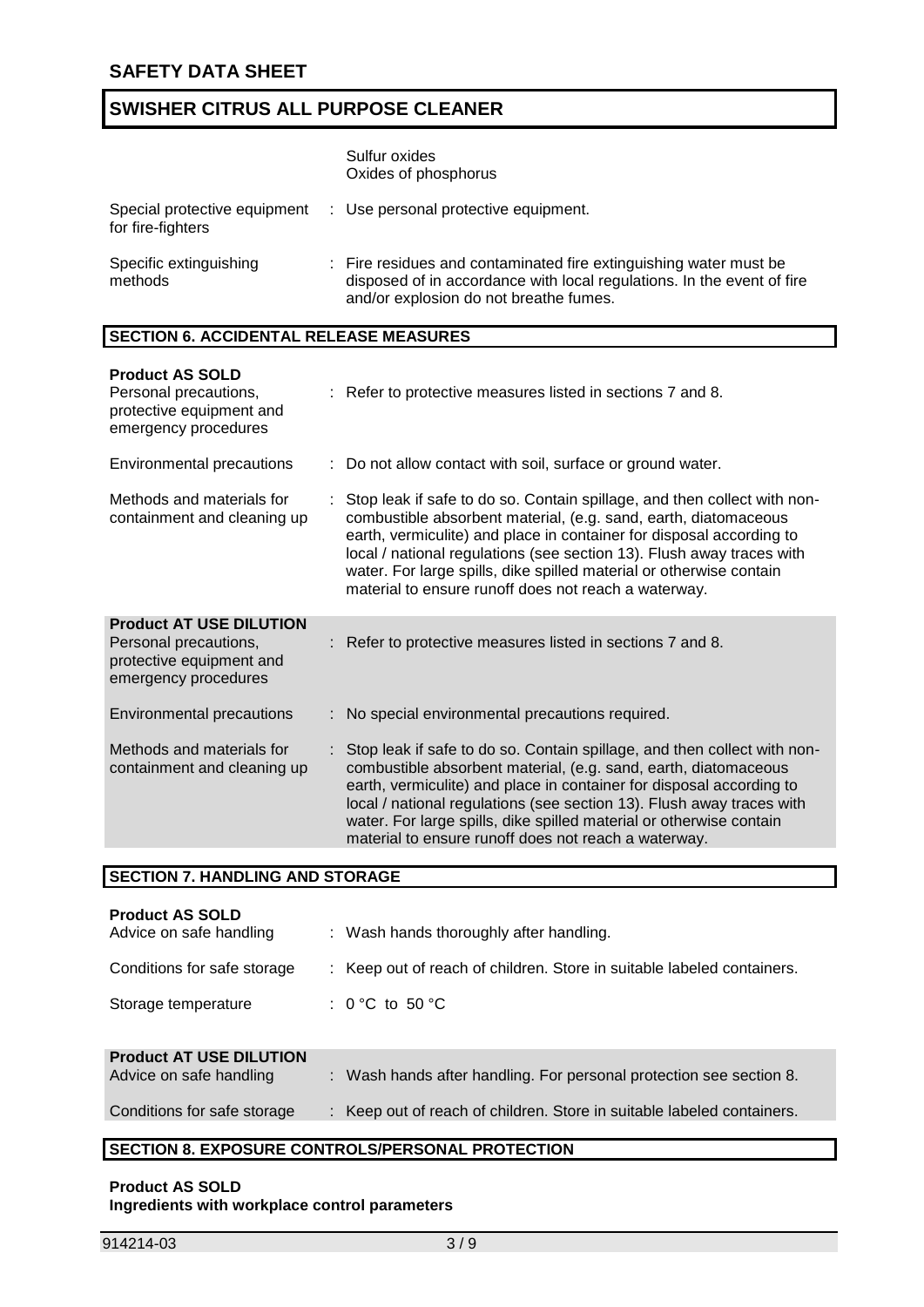Contains no substances with occupational exposure limit values.

| Engineering measures                                   | : Good general ventilation should be sufficient to control worker<br>exposure to airborne contaminants. |
|--------------------------------------------------------|---------------------------------------------------------------------------------------------------------|
| Personal protective equipment                          |                                                                                                         |
| Eye protection                                         | : No special protective equipment required.                                                             |
| Hand protection                                        | No special protective equipment required.                                                               |
| Skin protection                                        | : No special protective equipment required.                                                             |
| Respiratory protection                                 | : No personal respiratory protective equipment normally required.                                       |
| Hygiene measures                                       | : Handle in accordance with good industrial hygiene and safety<br>practice.                             |
| <b>Product AT USE DILUTION</b><br>Engineering measures | Good general ventilation should be sufficient to control worker<br>exposure to airborne contaminants.   |
| Personal protective equipment                          |                                                                                                         |
| Eye protection                                         | : No special protective equipment required.                                                             |
| Hand protection                                        | : No special protective equipment required.                                                             |
| Skin protection                                        | No special protective equipment required.                                                               |
| Respiratory protection                                 | : No personal respiratory protective equipment normally required.                                       |

### **SECTION 9. PHYSICAL AND CHEMICAL PROPERTIES**

|                                            | <b>Product AS SOLD</b> | <b>Product AT USE DILUTION</b> |
|--------------------------------------------|------------------------|--------------------------------|
| Appearance                                 | : liquid               | liquid                         |
| Color                                      | : clear, yellow        | light red                      |
| Odor                                       | : citrus               | citrus                         |
| рH                                         | $: 6.5 - 9.0, 100 \%$  | $6.55 - 6.66$                  |
| Flash point                                | : Not applicable       |                                |
| Odor Threshold                             | : No data available    |                                |
| Melting point/freezing point               | : No data available    |                                |
| Initial boiling point and<br>boiling range | : No data available    |                                |
| Evaporation rate                           | : No data available    |                                |
| Flammability (solid, gas)                  | : No data available    |                                |
| Upper explosion limit                      | : No data available    |                                |
| Lower explosion limit                      | : No data available    |                                |
| Vapor pressure                             | : No data available    |                                |
| Relative vapor density                     | : No data available    |                                |
| Relative density                           | $: 1.02 - 1.06$        |                                |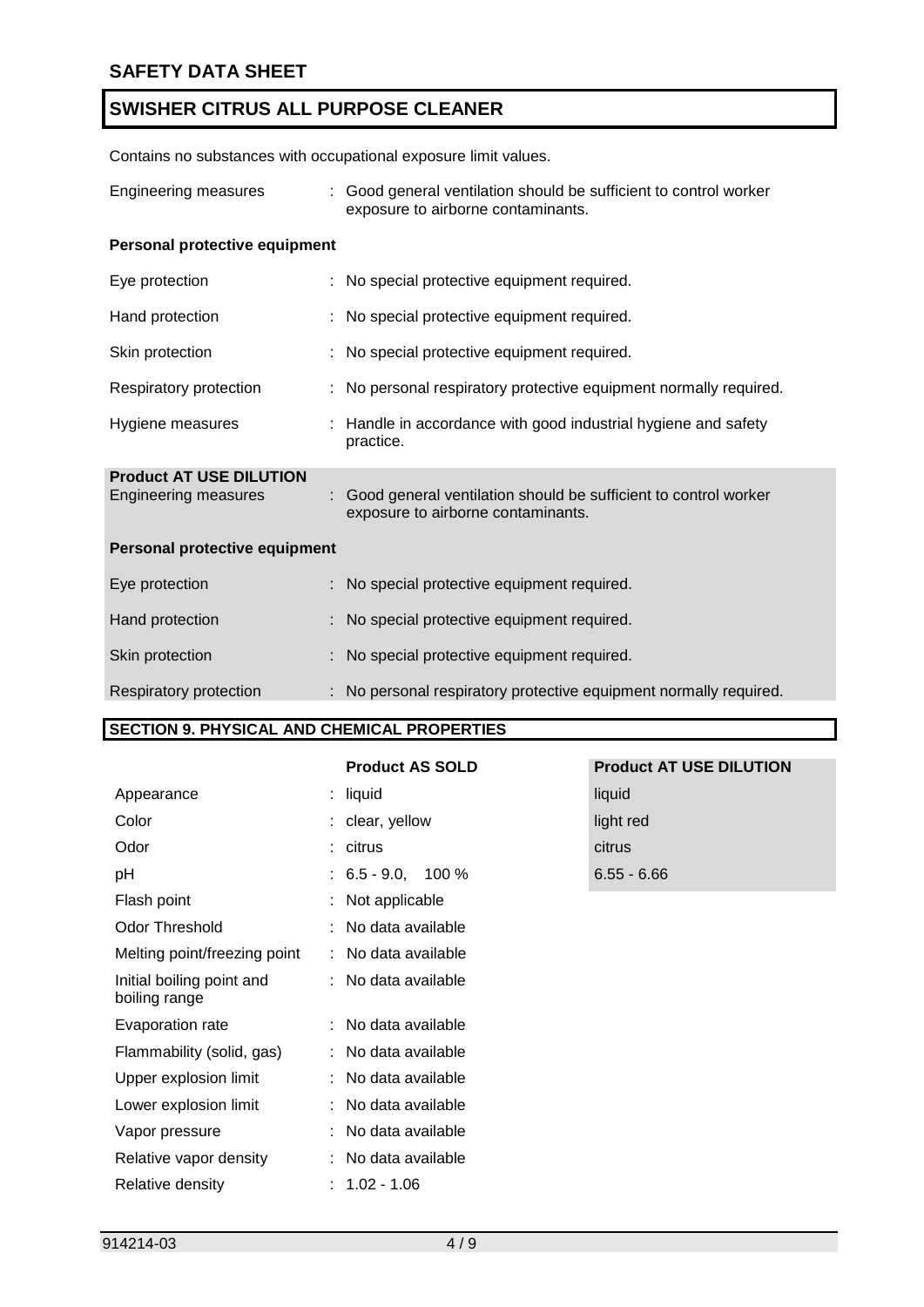| Water solubility                           | soluble           |
|--------------------------------------------|-------------------|
| Solubility in other solvents               | No data available |
| Partition coefficient: n-<br>octanol/water | No data available |
| Autoignition temperature                   | No data available |
| Thermal decomposition                      | No data available |
| Viscosity, kinematic                       | No data available |
| Explosive properties                       | No data available |
| Oxidizing properties                       | No data available |
| Molecular weight                           | No data available |
| VOC                                        | No data available |

### **SECTION 10. STABILITY AND REACTIVITY**

| <b>Product AS SOLD</b><br>Chemical stability | : Stable under normal conditions.                                                                                                                |
|----------------------------------------------|--------------------------------------------------------------------------------------------------------------------------------------------------|
| Possibility of hazardous<br>reactions        | : No dangerous reaction known under conditions of normal use.                                                                                    |
| Conditions to avoid                          | $\therefore$ None known.                                                                                                                         |
| Incompatible materials                       | : None known.                                                                                                                                    |
| Hazardous decomposition<br>products          | : Decomposition products may include the following materials:<br>Carbon oxides<br>Nitrogen oxides (NOx)<br>Sulfur oxides<br>Oxides of phosphorus |

### **SECTION 11. TOXICOLOGICAL INFORMATION**

Information on likely routes of : Inhalation, Eye contact, Skin contact exposure

### **Potential Health Effects**

| <b>Product AS SOLD</b>         |                                                               |
|--------------------------------|---------------------------------------------------------------|
| Eyes                           | : Causes eye irritation.                                      |
| <b>Skin</b>                    | : Health injuries are not known or expected under normal use. |
| Ingestion                      | : Health injuries are not known or expected under normal use. |
| Inhalation                     | : Health injuries are not known or expected under normal use. |
| <b>Chronic Exposure</b>        | : Health injuries are not known or expected under normal use. |
| <b>Product AT USE DILUTION</b> |                                                               |
| Eyes                           | : Health injuries are not known or expected under normal use. |
| <b>Skin</b>                    | : Health injuries are not known or expected under normal use. |
| Ingestion                      | : Health injuries are not known or expected under normal use. |
|                                |                                                               |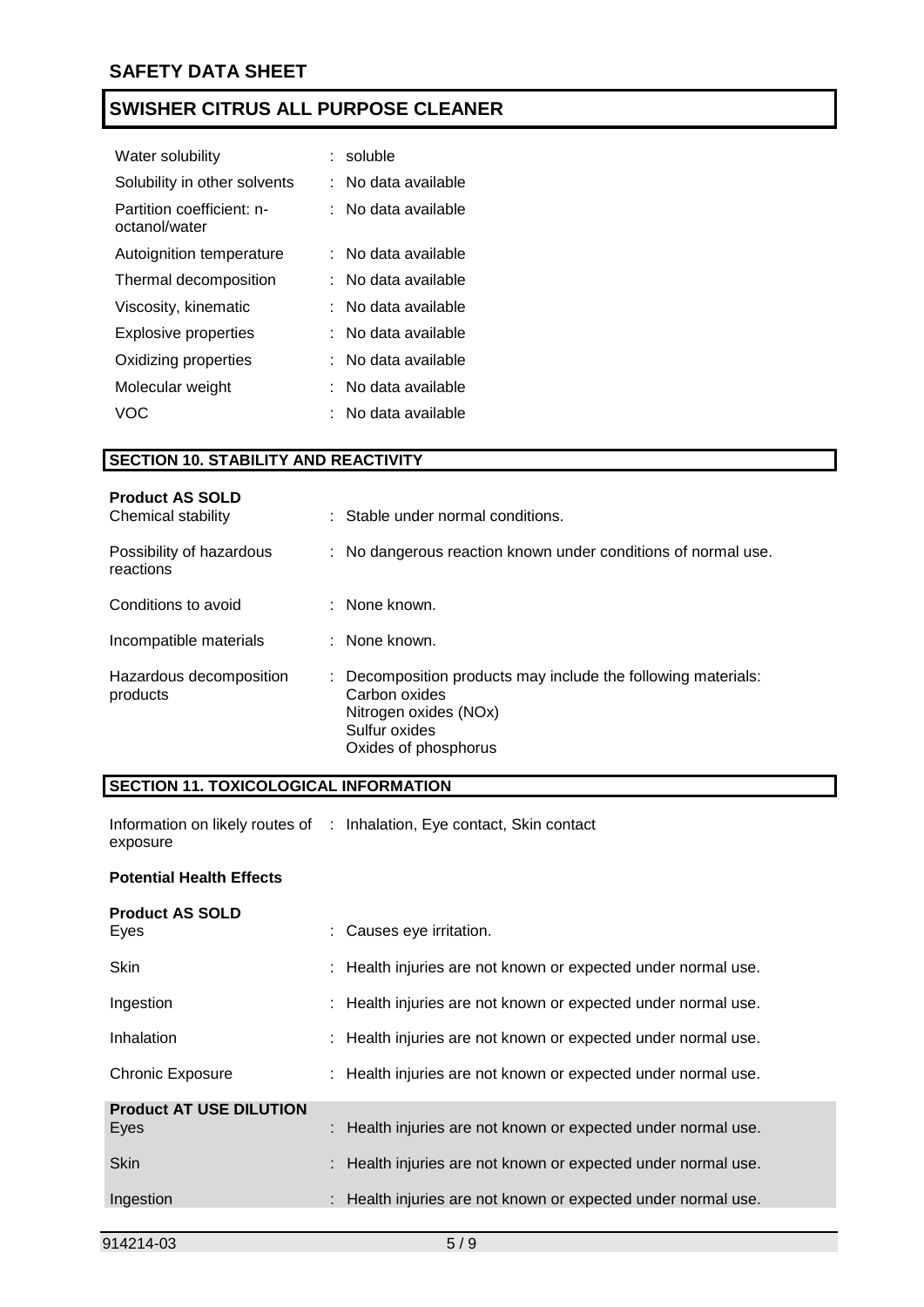| Inhalation                                    | Health injuries are not known or expected under normal use. |  |  |  |  |  |  |
|-----------------------------------------------|-------------------------------------------------------------|--|--|--|--|--|--|
| <b>Chronic Exposure</b>                       | Health injuries are not known or expected under normal use. |  |  |  |  |  |  |
| <b>Experience with human exposure</b>         |                                                             |  |  |  |  |  |  |
| <b>Product AS SOLD</b><br>Eye contact         | Redness, Irritation                                         |  |  |  |  |  |  |
| Skin contact                                  | No symptoms known or expected.                              |  |  |  |  |  |  |
| Ingestion                                     | No symptoms known or expected.                              |  |  |  |  |  |  |
| Inhalation                                    | No symptoms known or expected.                              |  |  |  |  |  |  |
| <b>Product AT USE DILUTION</b><br>Eye contact | No symptoms known or expected.                              |  |  |  |  |  |  |
| Skin contact                                  | No symptoms known or expected.                              |  |  |  |  |  |  |
| Ingestion                                     | No symptoms known or expected.                              |  |  |  |  |  |  |
| Inhalation                                    | No symptoms known or expected.                              |  |  |  |  |  |  |
| <b>Toxicity</b>                               |                                                             |  |  |  |  |  |  |
| <b>Product AS SOLD</b><br>Acute oral toxicity | Acute toxicity estimate : $> 5,000$ mg/kg                   |  |  |  |  |  |  |
| Acute inhalation toxicity                     | No data available                                           |  |  |  |  |  |  |
| Acute dermal toxicity                         | Acute toxicity estimate : $> 5,000$ mg/kg                   |  |  |  |  |  |  |
| Skin corrosion/irritation                     | No data available                                           |  |  |  |  |  |  |
| Serious eye damage/eye<br>irritation          | Mild eye irritation                                         |  |  |  |  |  |  |
| Respiratory or skin<br>sensitization          | No data available                                           |  |  |  |  |  |  |
| Carcinogenicity                               | No data available                                           |  |  |  |  |  |  |
| Reproductive effects                          | No data available                                           |  |  |  |  |  |  |
| Germ cell mutagenicity                        | No data available                                           |  |  |  |  |  |  |
| Teratogenicity                                | No data available                                           |  |  |  |  |  |  |
| STOT-single exposure                          | No data available                                           |  |  |  |  |  |  |
| STOT-repeated exposure                        | No data available                                           |  |  |  |  |  |  |
| Aspiration toxicity                           | No data available                                           |  |  |  |  |  |  |
|                                               |                                                             |  |  |  |  |  |  |
| <b>SECTION 12. ECOLOGICAL INFORMATION</b>     |                                                             |  |  |  |  |  |  |
| <b>Product AS SOLD</b><br><b>Ecotoxicity</b>  |                                                             |  |  |  |  |  |  |

Environmental Effects : Harmful to aquatic life.

**Product**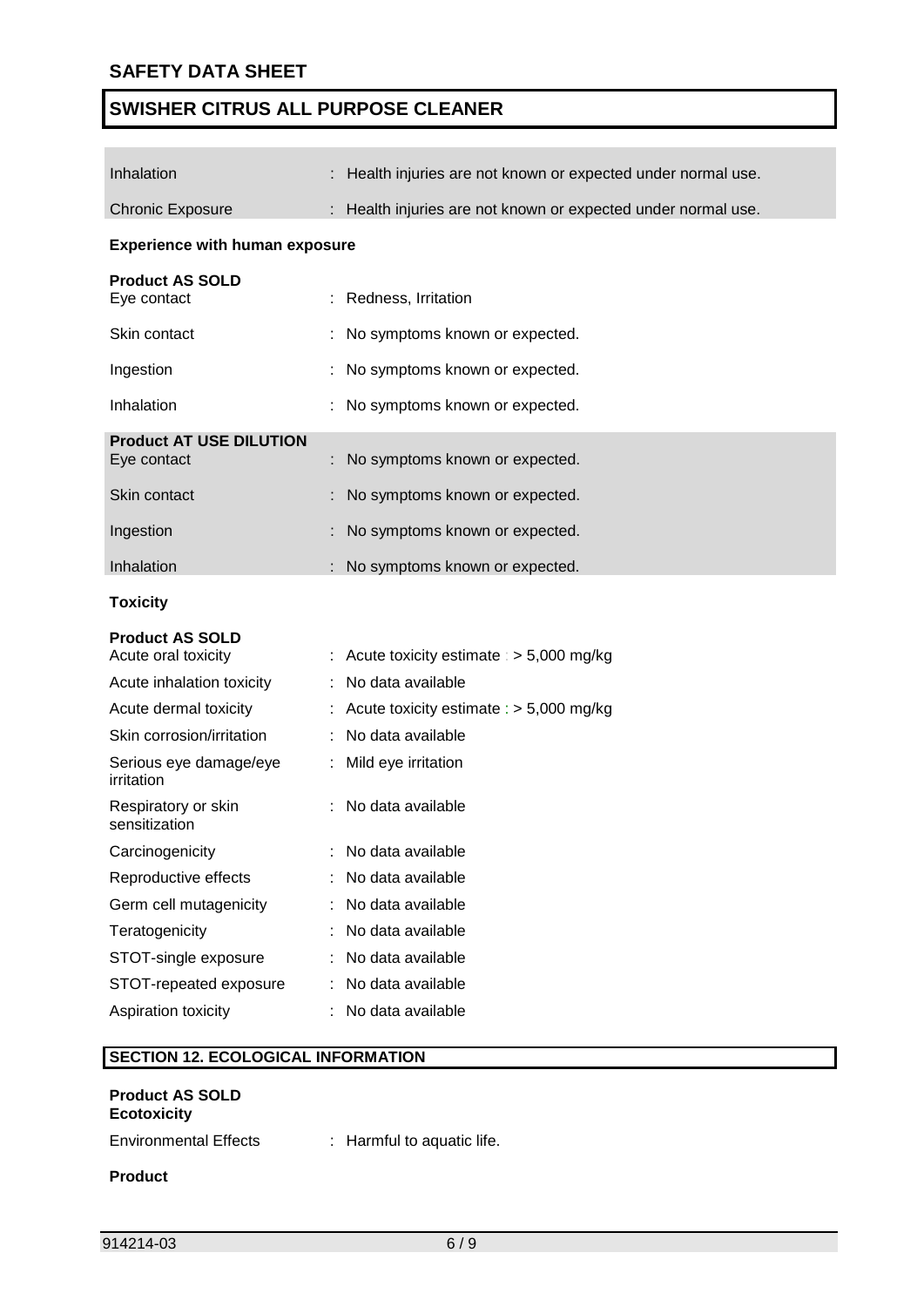| Toxicity to fish                                       | : No data available                                                                      |  |  |
|--------------------------------------------------------|------------------------------------------------------------------------------------------|--|--|
| Toxicity to daphnia and other<br>aquatic invertebrates | : No data available                                                                      |  |  |
| Toxicity to algae                                      | : No data available                                                                      |  |  |
| <b>Ingredients</b>                                     |                                                                                          |  |  |
| Toxicity to fish                                       | : poly(oxy-1,2-ethanediyl), .alpha.-undecyl-.omega.-hydroxy-<br>96 h LC50 Fish: 3.2 mg/l |  |  |
|                                                        | alanine, n,n-bis(carboxymethyl)-, trisodium salt<br>96 h LC50 Fish: > 200 mg/l           |  |  |
|                                                        | Alkylamidopropylbetaines<br>96 h LC50 Fish: 2 mg/l                                       |  |  |
| Ingredients                                            |                                                                                          |  |  |
| Toxicity to algae                                      | : Sodium Xylenesulfonate<br>96 h EC50: 230 mg/l                                          |  |  |
| <b>Persistence and degradability</b>                   |                                                                                          |  |  |
| No data available                                      |                                                                                          |  |  |
| <b>Bioaccumulative potential</b>                       |                                                                                          |  |  |
| No data available                                      |                                                                                          |  |  |
| <b>Mobility in soil</b>                                |                                                                                          |  |  |
| No data available                                      |                                                                                          |  |  |
| <b>Other adverse effects</b>                           |                                                                                          |  |  |
| No data available                                      |                                                                                          |  |  |
| <b>SECTION 13. DISPOSAL CONSIDERATIONS</b>             |                                                                                          |  |  |
| <b>Product AS SOLD</b><br>Dienoegl mathode             | The product should not be allowed to enter drains, water course                          |  |  |

| Disposal methods                        | : The product should not be allowed to enter drains, water courses or<br>the soil. Where possible recycling is preferred to disposal or<br>incineration. If recycling is not practicable, dispose of in compliance<br>with local regulations. Dispose of wastes in an approved waste<br>disposal facility. |  |  |  |  |  |
|-----------------------------------------|------------------------------------------------------------------------------------------------------------------------------------------------------------------------------------------------------------------------------------------------------------------------------------------------------------|--|--|--|--|--|
| Disposal considerations                 | : Dispose of as unused product. Empty containers should be taken to<br>an approved waste handling site for recycling or disposal. Do not re-<br>use empty containers. Dispose of in accordance with local, state, and<br>federal regulations.                                                              |  |  |  |  |  |
| <b>Product AT USE DILUTION</b>          |                                                                                                                                                                                                                                                                                                            |  |  |  |  |  |
| Disposal methods                        | : Diluted product can be flushed to sanitary sewer.                                                                                                                                                                                                                                                        |  |  |  |  |  |
| Disposal considerations                 | : Dispose of in accordance with local, state, and federal regulations.                                                                                                                                                                                                                                     |  |  |  |  |  |
|                                         |                                                                                                                                                                                                                                                                                                            |  |  |  |  |  |
| <b>CECTION 44 TRANCRODT INFORMATION</b> |                                                                                                                                                                                                                                                                                                            |  |  |  |  |  |

### **SECTION 14. TRANSPORT INFORMATION**

### **Product AS SOLD**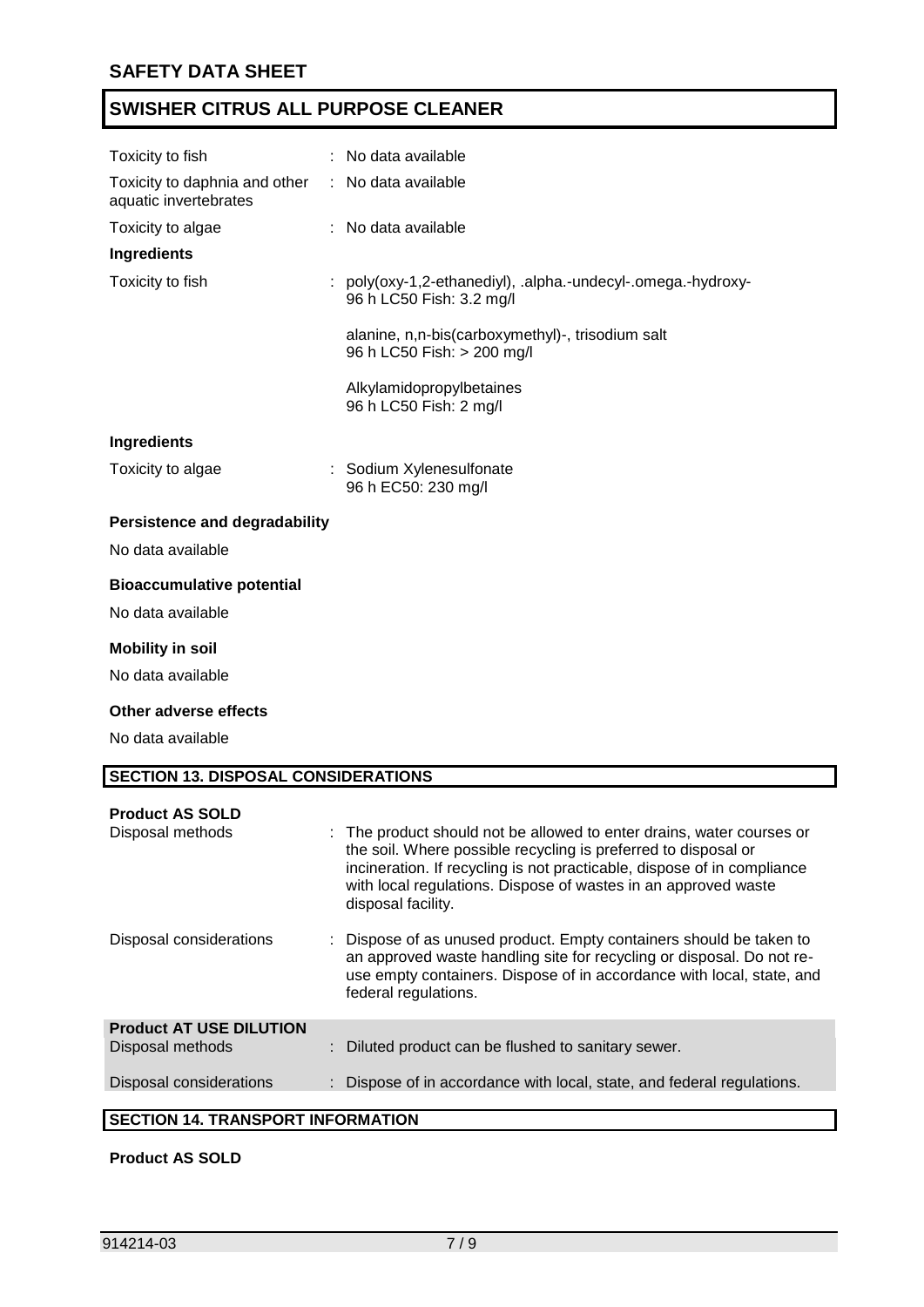The shipper/consignor/sender is responsible to ensure that the packaging, labeling, and markings are in compliance with the selected mode of transport.

### **Land transport (DOT)**

Not dangerous goods

## **Sea transport (IMDG/IMO)**

Not dangerous goods

# **Product AT USE DILUTION**

Not intended for transport.

### **SECTION 15. REGULATORY INFORMATION**

### **Product AS SOLD**

### **EPCRA - Emergency Planning and Community Right-to-Know**

### **CERCLA Reportable Quantity**

This material does not contain any components with a CERCLA RQ.

### **SARA 304 Extremely Hazardous Substances Reportable Quantity**

This material does not contain any components with a section 304 EHS RQ.

| SARA 311/312 Hazards | : Acute Health Hazard                                                                                                                                                                     |           |         |  |
|----------------------|-------------------------------------------------------------------------------------------------------------------------------------------------------------------------------------------|-----------|---------|--|
| <b>SARA 302</b>      | : The following components are subject to reporting levels established<br>by SARA Title III, Section 302:                                                                                 |           |         |  |
|                      | hydrochloric acid                                                                                                                                                                         | 7647-01-0 | 0.5355% |  |
| <b>SARA 313</b>      | : This material does not contain any chemical components with known<br>CAS numbers that exceed the threshold (De Minimis) reporting levels<br>established by SARA Title III, Section 313. |           |         |  |

#### **California Prop 65**

This product does not contain any chemicals known to the State of California to cause cancer, birth, or any other reproductive defects.

#### **The ingredients of this product are reported in the following inventories:**

#### **Canadian Domestic Substances List (DSL)** :

All components of this product are on the Canadian DSL

#### **Australia Inventory of Chemical Substances (AICS)** : not determined

**New Zealand. Inventory of Chemical Substances** : not determined

**Japan. ENCS - Existing and New Chemical Substances Inventory** : not determined

### **Japan. ISHL - Inventory of Chemical Substances (METI)** :